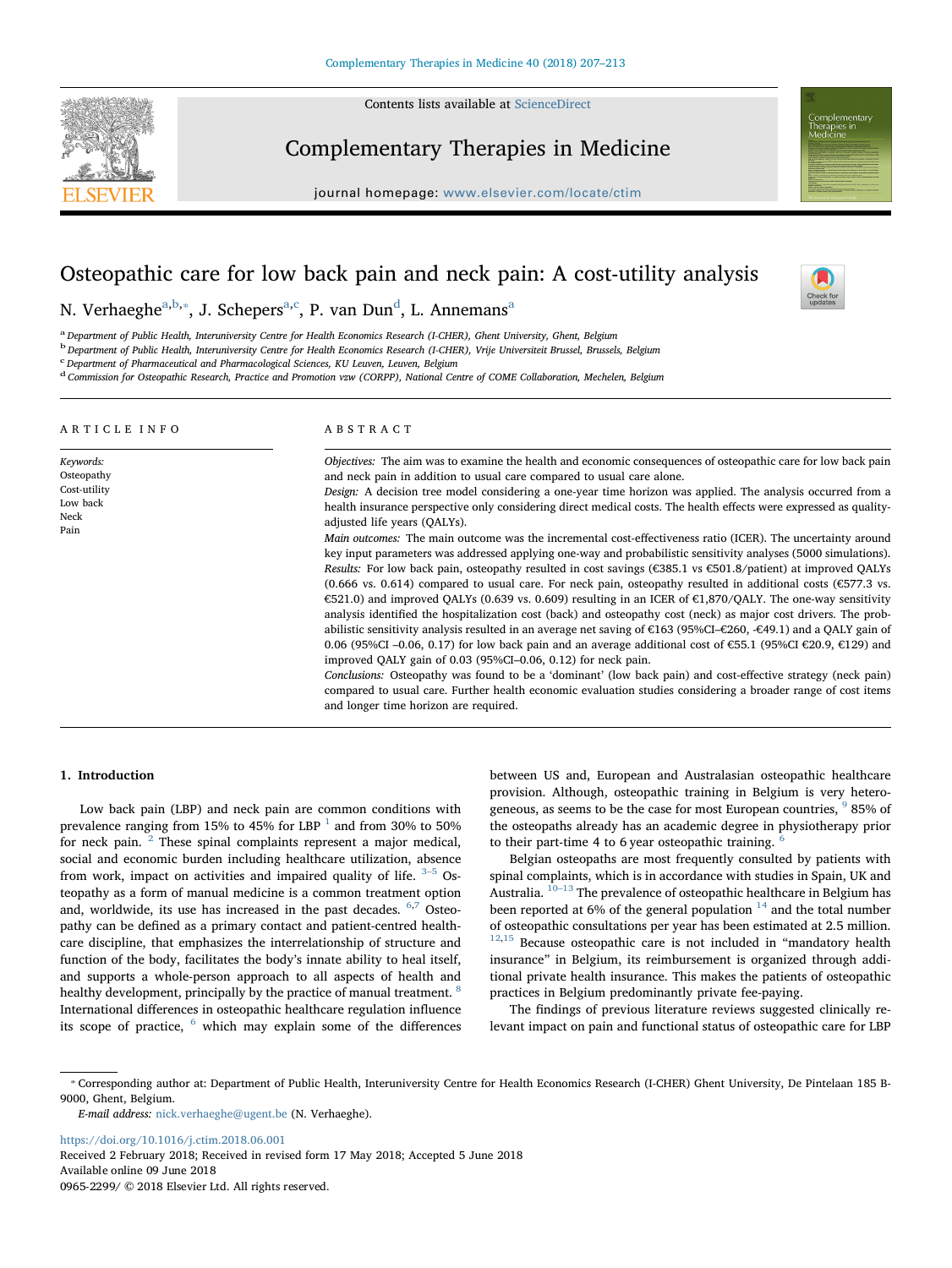$16-18$  $16-18$  and neck pain.  $^{19}$  $^{19}$  $^{19}$  The reviews however concluded that further research with larger sample sizes, robust comparison groups and assessing the long-term effects of osteopathic care for LBP and neck pain is required. In the review by Licciardone et al.,  $^{18}$  $^{18}$  $^{18}$  it was also concluded that research evaluating the cost-effectiveness of osteopathic care as complementary treatment for LBP and neck pain is needed. Indeed, solely evidence on the effectiveness of osteopathic care for these indications is insufficient for policy making. The growing number of health economic evaluation studies  $^{\mathrm{20}}$  $^{\mathrm{20}}$  $^{\mathrm{20}}$  reflects the increasing interest in economic information for new or alternative treatment strategies to-gether with clinical efficacy. <sup>[21](#page-6-13)</sup> This is largely caused by increasing budget constraints and rising demands for evidence-based healthcare spending.  $22$  Governments are facing the problem how to set priorities in the allocation of healthcare resources to treatment strategies. Such knowledge can be obtained by health economic evaluation studies of treatments providing better insights how to spend the available resources in the most efficient way. With the current study, a health economic evaluation study for the Belgian situation was conducted assessing the value for money of osteopathic care in addition to usual care compared to usual care alone for LBP and neck pain.

#### 2. Methods

# 2.1. Decision model

Decision-analytic modelling is considered as a convenient tool for health economic evaluations of new or alternative strategies compared with standard ones. <sup>[23](#page-6-15)</sup> In the current study, a decision tree model was used. The model predicts health outcomes – expressed as quality-adjusted life years (QALYs) – and costs over a one-year time horizon. This time period was divided in an intervention period of three months and a nine-months follow-up period. The choice for a three-months intervention period was based on previous studies showing that osteopathic care for spinal complaints was usually limited to a maximum of three months. [24](#page-6-16)–<sup>29</sup> QALYs were calculated by multiplying the utility level for a given condition (a health-related quality of life weight ranging from zero to one) with the time period an individual lived with the particular condition. A utility of one is equal to perfect health, while zero stands for death. The study was conducted from a health insurance perspective taking into account the direct costs associated with LBP and neck pain treatment. The ratio of the incremental costs to the incremental health effects is called the incremental cost-effectiveness ratio (ICER) calculated as  $Cost_{intervention} - Cost_{control} / Effect_{intervention} - Effect_{control.}^{22}$  $Cost_{intervention} - Cost_{control} / Effect_{intervention} - Effect_{control.}^{22}$  $Cost_{intervention} - Cost_{control} / Effect_{intervention} - Effect_{control.}^{22}$ 

A similar model for the two indications (LBP and neck pain) was developed ([Fig. 1](#page-2-0)). In the decision tree model, two strategies were compared including  $1$  care administered by an osteopathic practitioner above usual care and  $2$  usual care alone. Usual care included a general practitioner (GP) consult, pain medication, physiotherapy and/or rehabilitation, medical imaging, and hospitalization. A first distinction in the model was based on whether or not the patient experienced clinically meaningful pain improvements (i.e. the response rate). This was defined as a mean improvement in pain score on the Visual Analogue Scale (VAS) or the Numerical Rating Scale (NRS) of  $\geq$  2 points. <sup>[30](#page-6-17)[,31](#page-6-18)</sup> In all branches of the model, an initial assessment by a GP was assumed. In case of a clinically meaningful pain improvement, it was assumed that, during the nine-month follow-up period, the patient remained on medication, however at a lower dose than those without significant pain reduction without any other care required. In case of no pain improvement, further treatment including only medication, medication together with ambulatory care (physiotherapy and/or rehabilitation), or medication together with hospitalization was assumed.

#### 2.2. Data sources

#### 2.2.1. Clinical data

Information about the response rate of osteopathic care vs. usual

care was derived from previous research. For the base case analysis, studies had to meet the following criteria to serve as input  $<sup>1</sup>$  $<sup>1</sup>$  $<sup>1</sup>$  a rando-</sup> mized controlled trial (RCT) design <sup>[2](#page-5-1)</sup> a European study, <sup>[3](#page-6-0)</sup> impact on pain assessed by the VAS or NRS, <sup>[4](#page-6-19)</sup> an intervention duration of max-imum three months, and <sup>[5](#page-6-20)</sup> reporting mean [95%CI] change in pain. For LBP, five studies were found to be eligible,  $^{\mathrm{25,32-35}}$  $^{\mathrm{25,32-35}}$  $^{\mathrm{25,32-35}}$  $^{\mathrm{25,32-35}}$  $^{\mathrm{25,32-35}}$  while for neck pain information on response rate was derived from two studies. [28](#page-6-23)[,36](#page-6-24) In none of these studies, the proportion of patients experiencing clinically meaningful pain improvements was reported. So, for each study, we estimated the response rate using the mean  $\pm$  SD [95% confidence intervals] ([Table 1](#page-2-1)). Subsequently, a weighted average response rate was calculated based on the response rate/study and the number of participants in each study [\(Table 1\)](#page-2-1). For LBP, an average response rate of 88.3% in the intervention group and 23.1% in the control group was estimated. For neck pain, these figures were 55.3% and 22.6% in the intervention group and control group, respectively.

# 2.2.2. Resource use and cost data

The resource use and corresponding cost components included consultation, ambulatory care, medication, medical imaging, and hospitalization ([Table 2](#page-3-0)). The cost of a consultation with an osteopath was obtained from a survey on the practice characteristics of osteopaths in Belgium,  $15$  while those for a GP and medical specialist consultation were derived from the National Institute for Health and Disability In-surance (NIHDI) nomenclature database. <sup>[42](#page-6-25)</sup> Five osteopathic care consultations were considered  $25$  and one GP and medical specialist consultation. In case of no clinically meaningful pain improvement, an additional GP contact was assumed. Information about ambulatory care and medication use were obtained from a study on resource use and associated costs for patients suffering from LBP in Belgium. <sup>[43](#page-6-26)</sup> Medication use was limited to prescribed and reimbursed drugs (non-steroidal and anti-inflammatory drugs and narcotic analgesics). In the 'clinical improvement' arm of the model, the medication costs were halved based on the assumption that these patients would need less medication. The proportion of patients receiving ambulatory medical imaging and the proportion being hospitalized were obtained from the study by Nielens et al.<sup>[43](#page-6-26)</sup> The costs for medical imaging and hospitalization were obtained from publicly available data.  $42,44$  $42,44$  For neck pain, no information on resource use for medication use, ambulatory care, medical imaging, and hospitalization was available. So, for these input parameters, the values used for LBP were used. Medication costs, ambulatory care costs, and hospitalization costs were actualized to account for the year 2015 euros. No discounting of costs was applied since the time horizon was limited to one year.  $22$ 

# 2.2.3. Health-related quality of life

Utilities were derived from published literature [\(Table 3\)](#page-3-1). For LBP, they were obtained from the cost-effectiveness analysis of the 'UK back pain exercise and manipulation (UK BEAM)' study. [45](#page-6-28) In that study, utilities were reported making no difference between responders and non-responders. So, to reflect a higher health-related quality of life for patients experiencing clinically meaningful improvements, we calculated an adjusted utility for responders taking into account the calculated average response rate of 88.7%. For neck pain, the utilities were derived from a study of predicting utility scores from the neck disability and NRS. [46](#page-6-29) QALYs were not discounted since the time horizon of the model was limited to one year. <sup>[22](#page-6-14)</sup>

## 2.2.4. Sensitivity and scenario analyses

Health economic evaluation studies are frequently characterized by some degree of uncertainty or methodological considerations.  $22$  Oneway sensitivity and probabilistic sensitivity analyses were conducted to handle this uncertainty. One-way sensitivity analysis made it possible to evaluate the effect of key input parameters (resource use and cost parameters) on the outcome by varying them separately. A uniform 50% to 150% uncertainty was applied. A probabilistic sensitivity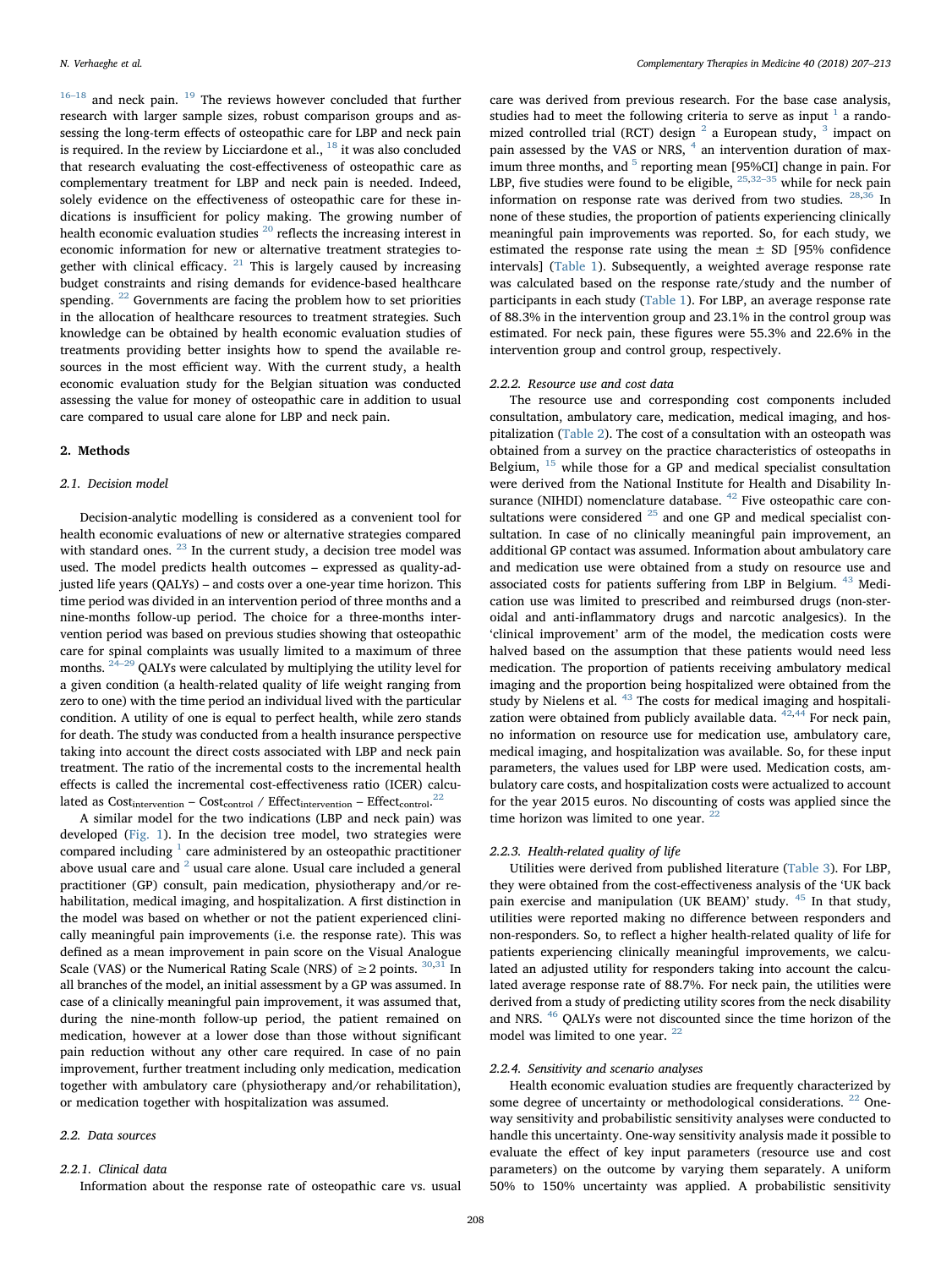<span id="page-2-0"></span>

Fig. 1. Decision tree model low back pain/neck pain.

# <span id="page-2-1"></span>Table 1

Input data for the estimation of the response rates osteopathic care vs. usual care in LBP and neck pain.

| study                      | number of participants |         | mean [95%CI] pain improvement |                       | estimated response rate |         |  |
|----------------------------|------------------------|---------|-------------------------------|-----------------------|-------------------------|---------|--|
|                            | intervention           | control | intervention                  | control               | intervention            | control |  |
| low back pain              | 30                     | 30      | $4.3$ [3.5,5.1]               | $1.8$ [1.0,2.6]       | 0.85                    | 0.46    |  |
| Heinze (32)                | 30                     | 27      | 4.4 [3.5,5.2]                 | $-0.3[-1.0, 0.4]$     | 0.84                    | 0.11    |  |
| Peters (33)                | 27                     | 27      | $4.2$ [3.4,5.0]               | $0.4$ [ $-0.1,0.9$ ]  | 0.85                    | 0.09    |  |
| Belz (25)                  | 40                     | 40      | 5.3 [4.8,5.9]                 | $0.5$ [0.2,0.9]       | 0.97                    | 0.11    |  |
| Schwerla (35)              | 20                     | 19      | 4.8 [3.6,6.8]                 | $2.0$ [ $-2.7,6.6$ ]  | 0.78                    | 0.50    |  |
| Recknagel (34)             | 30                     | 30      | $3.3^{\circ}$                 | $1.8^{\dagger}$       | $0.77^{*}$              | $0.43*$ |  |
| Cruser $(37)^{\text{E}}$   | 19                     | 15      | 2.0 [0.9,3.1]                 | $0.3$ [ $-0.7,1.4$ ]  | 0.50                    | 0.20    |  |
| Licciardone $38 f$         | 230                    | 225     | $1.8$ [0,3.1]                 | $0.9$ [ $-3.0,2.5$ ]  | 0.63                    | 0.46    |  |
| Licciardone $39 f$         | 175                    | 170     | $2.0$ [0.2,3.6]               | $0.3$ [ $-0.5, 2.5$ ] | 0.50                    | 0.47    |  |
| Licciardone $40 \text{ f}$ | 21                     | 16      | $2.5$ [1.4,3.5]               | $0.7$ [ $-0.1,1.6$ ]  | 0.58                    | 0.24    |  |
| neck pain                  | 15                     | 15      | $2.1$ [0.6,3.6]               | $-0.3[-1.8, 1.2]$     | 0.52                    | 0.21    |  |
| Schwerla (28)              | 29                     | 29      | 2.8 [2.1,3.4]                 | $1.7$ [1.1,2.3]       | 0.68                    | 0.43    |  |
| Engemann (36)              |                        |         |                               |                       |                         |         |  |
| McReynolds <sup>41 £</sup> |                        |         |                               |                       |                         |         |  |

CI, confidence interval.

<span id="page-2-4"></span>response rate reported in the study.

<span id="page-2-3"></span>no 95% CI reported.

<span id="page-2-2"></span> $\frac{1}{2}$  additional studies included in the scenario analysis (together with the European studies).

## 3. Results

analysis, based on 5000 simulations, was performed to assess the uncertainty for key input parameters by varying them concurrently. Cost data were assumed to follow a gamma distribution, and utilities and response rates a beta distribution. [22](#page-6-14) In addition, a scenario analysis was performed also taking into account studies from other countries than European ones. For LBP, this resulted in four additional studies  $37-40$  $37-40$ that met the above mentioned inclusion criteria and were included into the scenario analysis. For neck pain, one extra study was included. <sup>[41](#page-6-31)</sup> An overview of these studies can be found in [Table 1.](#page-2-1) So, for LBP, the weighted average response rates were based on eight studies and for neck pain on three studies.

# 3.1. Base case analysis

For LBP, osteopathic care was found to be a cost saving strategy/ patient compared to usual care (osteopathy: €385.1 vs. usual care: €501.8; difference: €116.7) at improved QALYs (osteopathy: 0.666 vs. usual care: 0.614; difference: 0.052). For neck pain, osteopathic care resulted in additional costs/patient compared to usual care (osteopathy: €577.3 vs. usual care: €521.0; difference: €56.3), however at improved QALYs (osteopathy: 0.639 vs. usual care: 0.609; difference: 0.030) resulting in an ICER of €1,870/QALY.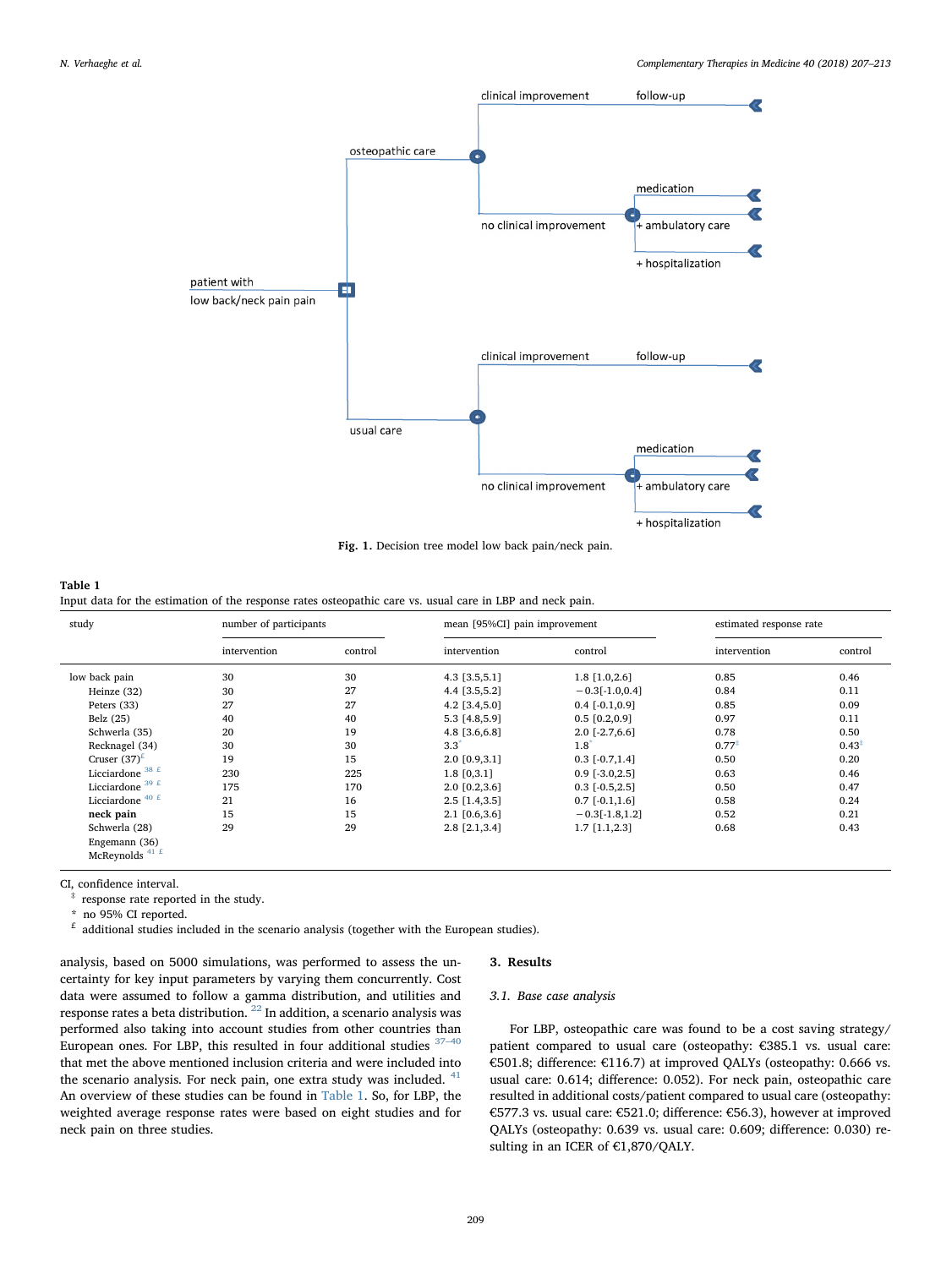#### <span id="page-3-0"></span>Table 2

Resource use, unit costs  $(\epsilon)$  and costs used in the decision tree model LBP and neck pain.

| Resource                                                | number/proportion |                     |       | costs in the model |             |                     |             | source   |
|---------------------------------------------------------|-------------------|---------------------|-------|--------------------|-------------|---------------------|-------------|----------|
|                                                         | pain improvement  | no pain improvement |       | pain improvement   |             | no pain improvement |             |          |
|                                                         |                   |                     |       | 0-3 months         | 4-12 months | 0-3 months          | 4-12 months |          |
| consultations                                           | 5                 | 5                   | 50.0  | 250                | 31.3        | 250                 | 62.5        | (15)     |
| osteopath                                               |                   |                     | 20.9  | 20.9               |             | 41.8                | 98.9        | (42)     |
| GP                                                      |                   |                     | 41.1  | 10.4               |             | 41.1                |             | (42)     |
| medical specialist                                      | 0.5               |                     | 68.0  |                    |             | 20.8                |             | (43)     |
| medication                                              |                   | 45.6%               | 289   |                    |             | 32.9                |             | (43)     |
| ambulatory care                                         |                   | 27.3%               | 303   |                    |             | 20.7                |             | (43)     |
| physiotherapy                                           |                   | 27.1%               | 592   |                    |             | 40.1                |             | (43)     |
| rehabilitation                                          |                   | 35.7%               | 289   |                    |             | 5,605               |             | (43)     |
| $physio + rehab$                                        |                   | 18.0%               | 5,605 |                    |             | 7.3                 |             | (44)     |
| physiotherapy 4-12m                                     |                   | 18.0%               | 40.2  |                    |             | 8.2                 |             | (42, 43) |
| hospitalization                                         |                   | 13.0%               | 45.2  |                    |             | 17.0                |             | (42, 43) |
| medical imaging                                         |                   | 5.4%                | 131   |                    |             | 6.4                 |             | (42, 43) |
| x-ray lumbar spine<br>x-ray cervical spine<br><b>CT</b> |                   |                     | 118   |                    |             |                     |             | (42, 43) |

NMR

CT, computed tomography; GP, general practitioner; NMR, nuclear magnetic resonance.

# <span id="page-3-1"></span>Table 3

| Utilities used in the decision tree model for low back pain and neck pain. |  |  |  |  |  |  |  |  |  |  |  |
|----------------------------------------------------------------------------|--|--|--|--|--|--|--|--|--|--|--|
|----------------------------------------------------------------------------|--|--|--|--|--|--|--|--|--|--|--|

| input parameter                                                                             | low back pain                    | neck pain                        | source                                       |
|---------------------------------------------------------------------------------------------|----------------------------------|----------------------------------|----------------------------------------------|
| pain improvement<br>no pain improvement<br>medication<br>ambulatory care<br>hospitalization | 0.676<br>0.595<br>0.595<br>0.595 | 0.680<br>0.630<br>0.560<br>0.490 | (45, 46)<br>(45, 46)<br>(45, 46)<br>(45, 46) |

#### 3.2. Sensitivity analyses

The findings from the one-way sensitivity analyses are shown using Tornado diagrams [\(Fig. 2a](#page-4-0) and b). For both LBP and neck pain, the major cost drivers were the cost of an osteopathic consultation, the hospitalization cost, and the probability of hospitalization. Varying the other input parameters had only minor influence on the outcomes.

The findings of the probabilistic sensitivity analysis showed that, for LBP, osteopathic care resulted in an average net saving of  $E163/p$ atient (95% CI -€260, -€49.1) and an average QALY gain of 0.06 (95% CI -0.06, 0.17) compared to usual care. For neck pain, osteopathic care resulted in an additional average cost of €55.1 (95% CI €20.9, €129), yet at an average QALY gain of 0.03 (95% CI -0.06, 0.12). The findings of the 5000 simulations are shown in cost-effectiveness planes [\(Fig. 3a](#page-5-2) and b) to a great extent confirming the results from the base case analysis.

#### 3.3. Scenario analysis

The results from the scenario analysis also considering the findings from studies from other countries than European ones suggested that, for both LBP and neck pain, osteopathic care resulted in additional costs/patient compared to usual care (LBP: osteopathy: €509.9 vs. usual care: €386.5; difference: €123.4; neck pain: osteopathy: €537.5 vs. usual care: €451.1; difference: €86.4), yet at improved QALYs (LBP: osteopathy: 0.648 vs. usual care: 0.630; difference: 0.018; neck pain: osteopathy: 0.644 vs. usual care: 0.617; difference: 0.026). This results in an ICER of €5,039/QALY and €6,878/QALY for LBP and neck pain, respectively.

## 4. Discussion

The results of health economic evaluation studies are often expressed in the form of an ICER representing the difference in costs divided by the difference in effects of two or more treatment strategies.  $22$ For neck pain, an ICER of €1,870/QALY was observed. Yet, an ICER as such does not allow to draw conclusions whether or not a treatment strategy can be considered as cost-effective. It requires a comparison with a reference value above which the strategy would not be considered cost-effective. The average gross domestic product per capita could serve as such a reference value representing a value of about €35,000 for Belgium.  $47$  So, for neck pain, the osteopathic treatment strategy is below the threshold and can thus be considered to be costeffective compared to usual care. For LBP, osteopathy was found to be a cost saving strategy at improved health (expressed in QALYs) compared to usual care. In health economic terms, such a result is called 'dominant' since osteopathy was found to have a higher effect at lower costs compared to usual care.  $22$ 

Health economic evaluation studies of osteopathic care for LBP or neck pain are scarce. Two such previous full economic evaluation stu-dies were identified. <sup>[45,](#page-6-28)[48](#page-6-36)</sup> Williams et al. <sup>48</sup> conducted a cost-utility analysis of osteopathic care for subacute neck, upper or LBP in addition to GP treatment compared to GP treatment alone. At six months, a nonsignificant mean difference in total healthcare costs (intervention vs. control, £328 vs. £307) was observed. A mean difference of 0.056 QALYs in favour of osteopathic care was identified (0.722 vs. 0.665). This resulted in an ICER of £3,560/QALY. Assuming a £30,000 costeffectiveness threshold in the UK, the osteopathic care intervention could be considered a cost-effective strategy. In our study, similar QALY differences between osteopathic care and usual care were observed for LBP (0.057) and lower for neck pain (0.030) compared to the findings form the study by Williams et al <sup>48</sup>. Comparing the results across studies is yet difficult due to methodological differences such as study populations, time horizon, utility data sources. In another cost-effectiveness study in the UK, manipulation together with exercise was found to be a cost-effective strategy compared to 'best care' for back pain (ICER: £3,800/QALY. [45](#page-6-28) Both previous health economic evaluation studies were conducted alongside a RCT, thus using input data from the clinical trial. For our study, no information from an accompanying trial was available. So, inputs were derived from previous studies and from publicly available data sources. As a consequence, uncertainty related to the values included in the decision tree model could be assumed. On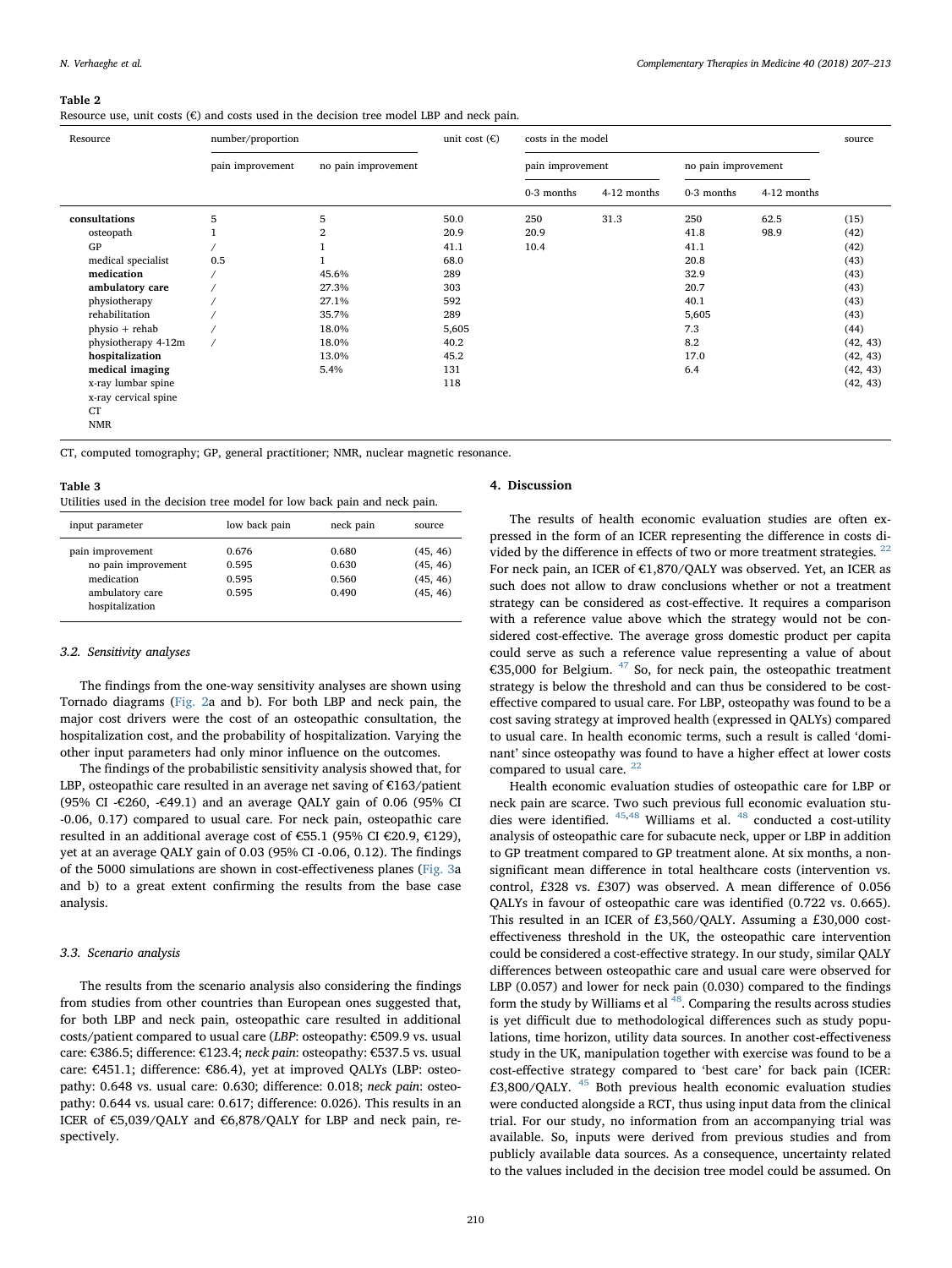<span id="page-4-0"></span>

Fig. 2. a) One-way sensitivity analysis: low back pain – effects on ICER. b)One-way sensitivity analysis: neck pain – effects on ICER.

the other hand, the inputs related to the response rate of osteopathic care vs. usual care for LBP and neck pain were obtained from RCTs. Such trials are the gold standard in editing clinical trials whereby individuals are randomized to either intervention or control groups. [49](#page-6-37) It is important to present results of cost-effectiveness analyses in a transparent way, while exploring the uncertainty in key parameters and pay attention to validating the model and the model outcomes. [50](#page-6-38) In the current study, the uncertainty was addressed using one-way sensitivity analyses and probabilistic sensitivity analyses. <sup>[23](#page-6-15)</sup> In the one-way sensitivity analysis, a uniform 50% to 150% uncertainty was applied identifying the osteopathic consultation cost, the hospitalization cost, and the probability of hospitalization as the input parameters having most influence on the outcomes. The reason for using a uniform uncertainty level for all input parameters included in the one-way sensitivity analysis was to gain insight in those parameters having most influence on the study outcome and not to assess the implications on the study outcome of uncertainty in the parameters. The full uncertainty around key input parameters was reflected with the probabilistic sensitivity analysis. The results from the probabilistic analysis, based on 5000 simulations was presented using cost-effectiveness planes. <sup>[23](#page-6-15)</sup> For LBP, the majority of the simulations were situated in the 'south east' quadrant reflecting osteopathic care inducing less costs at improved health compared with usual care. For neck pain, the majority of the simulations were located in the 'north east' quadrant reflecting osteopathic care to be more expensive however at improved health compared to usual care. The line in the figure represents a cost-effectiveness threshold of €35,000/QALY and the simulations below can be considered as cost-effective.

A number of limitations need to be addressed. First, the effectiveness of osteopathic care compared to usual care was assessed by applying the outcome 'proportion of patients experiencing clinically meaningful pain improvement'. Unfortunately, this information could not be obtained from a published systematic review or meta-analysis. Consequently, information related to the response rate was obtained from individual randomized controlled studies for which we defined a number of criteria that studies had to meet to be eligible for inclusion into the analysis. This may have caused a selection bias. Prior to the current study, we performed a systematic literature study of the effectiveness of osteopathic care for spinal complaints [manuscript in review with PlosOne]. Nineteen studies were included in the review of which  $12^{25,28,32-41}$  $12^{25,28,32-41}$  $12^{25,28,32-41}$  $12^{25,28,32-41}$  $12^{25,28,32-41}$  $12^{25,28,32-41}$  met the inclusion criteria to serve as input for the base case analysis and scenario analysis of the health economic evaluation study. The remaining studies were not eligible because of not meeting the inclusion criterion 'impact on pain assessed by the VAS or NRS',  $29,51$  $29,51$  'intervention duration of maximum three months',  $52,53$  $52,53$  $52,53$  and 're-porting mean [95%CI] change in pain'. <sup>[24,](#page-6-16)[26](#page-6-43)[,27](#page-6-44)</sup> Keeping the possible selection bias in mind, following guidelines from the International Society for Pharmacoeconomics and Outcomes Research (ISPOR), [54](#page-6-45) we conducted both sensitivity analyses and a scenario analysis to handle the uncertainty around the input parameter 'response rate'. Second, decision models are to some extent a simplification of the often highly complex processes underlying the possible prognoses and treatments a patient can experience.  $^{23}$  $^{23}$  $^{23}$  For example, for modelling reasons, we assumed a GP visit in every arm of the decision tree model. Based on expert opinion, it can however be questioned if patients suffering from LBP or neck pain always first consult a GP before seeking alternative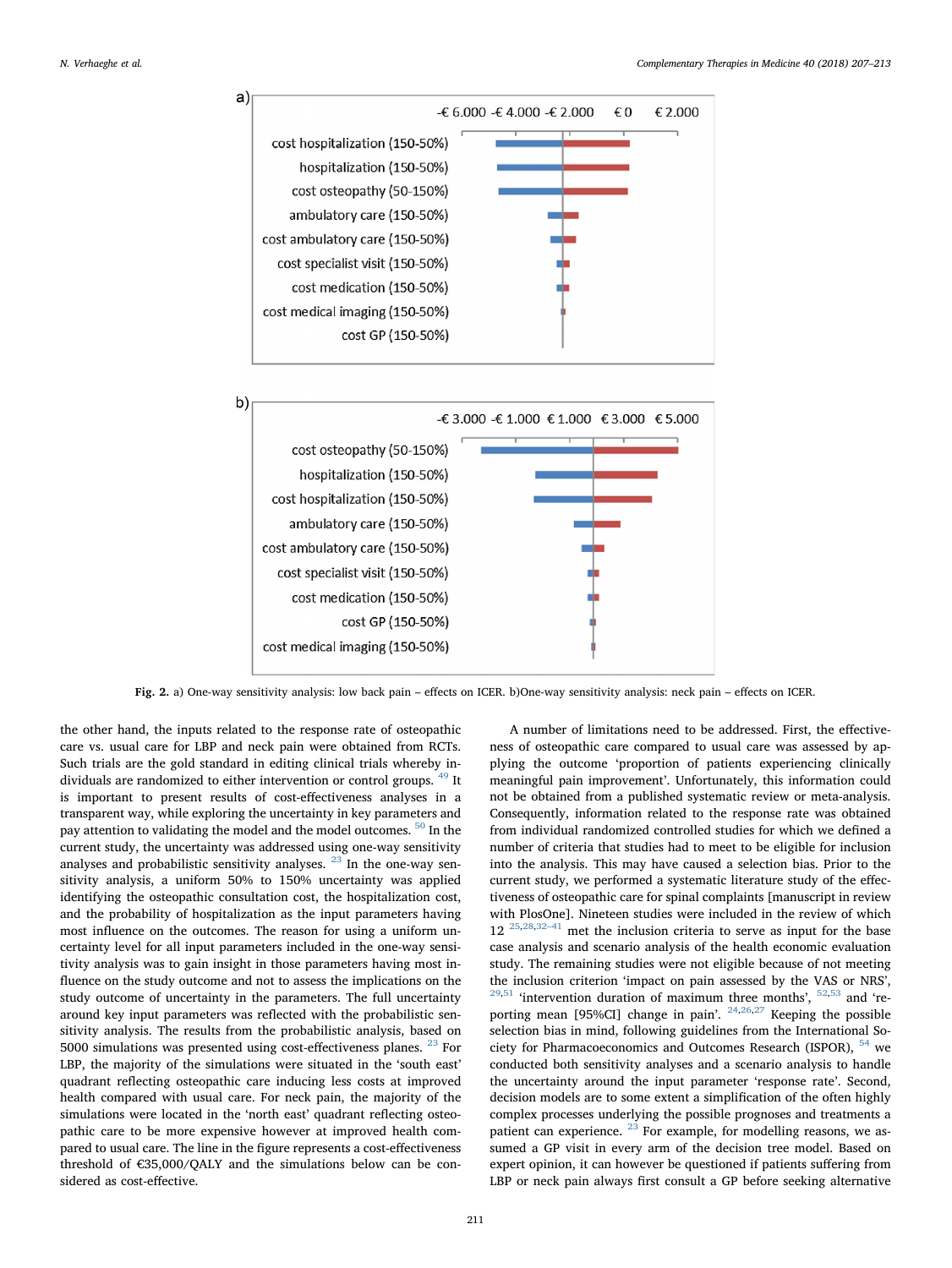<span id="page-5-2"></span>

Fig. 3. a) Probabilistic sensitivity analysis: cost-effectiveness plane – low back pain. b) Probabilistic sensitivity analysis: cost-effectiveness plane – neck pain.

care options such as osteopathic healthcare. Third, the utilities were derived from published studies [45](#page-6-28),[46](#page-6-29) and may be subject to some degree of uncertainty related to the Belgian context. Therefore, the uncertainty around the utility values was included in the probabilistic sensitivity analysis. Fourth, the study was conducted from a health insurance perspective only taking into account the direct medical costs associated with LBP and neck pain. It is yet clear that these conditions are also responsible for considerable indirect costs due to lost productivity.  $1,55$  $1,55$  $1,55$ Future health economic evaluation studies assessing the value for money of osteopathic care for spinal complaints and/or other conditions should ideally also be performed from a societal perspective considering a broader range of costs such as, besides the direct medical costs, direct non-medical costs (for example transport costs) and indirect costs (for example productivity losses due to work absenteeism). Fifth, a time horizon of one year was applied. However, information on the longer term effects on costs and health outcomes of osteopathic care for spinal complaints may be relevant for policy making.

The findings of a recent systematic review of health economics research of osteopathic manipulative treatment concluded that both quantity and quality of health economic evaluation studies are insufficient to effectively inform policy and practice.  $20$  So, with our study, it was the aim to contribute to filling this gap. Based on the findings of the current study, adding osteopathic care to standard care compared with standard care alone can be considered as a 'dominant' strategy for individuals suffering from LBP and cost-effective for individuals suffering from neck pain in Belgium. The findings must yet be cautiously interpreted due to several limitations. Nevertheless, the results provide yet one piece of information that can aid policy makers in their decision making process related to reimbursement of osteopathic

care for spinal complaints. Future health economic evaluation studies of osteopathic care for spinal complaints (and other indications) is yet required and these studies should ideally deal with the limitations addressed in the current study.

# Author contributions

NV, JS, and LA contributed to the conception and the design of the study. NV performed the analyses. All authors contributed to the interpretation of the analysis. NV drafted the manuscript, while JS, LA and PvD discussed the results and commented to the manuscript. All authors approved the current version of the manuscript.

# Funding

The study was funded by an unrestricted grant from the GNRPO, the umbrella organization of the Belgian Professional Associations for Osteopaths.

# Conflicts of interest

PvD is an osteopath. The other authors declare that they have no competing interests.

#### References

- <span id="page-5-0"></span>1. [Manchikanti L, Singh V, Datta S, Cohen SP, Hirsch JA. Comprehensive review of](http://refhub.elsevier.com/S0965-2299(18)30080-3/sbref0005)
- [epidemiology, scope, and impact of spinal pain.](http://refhub.elsevier.com/S0965-2299(18)30080-3/sbref0005) Pain Phys. 2009;12(4):E35–70.
- <span id="page-5-1"></span>2. [Guzman J, Hurwitz EL, Carroll LJ, et al. A new conceptual model of neck pain:](http://refhub.elsevier.com/S0965-2299(18)30080-3/sbref0010)